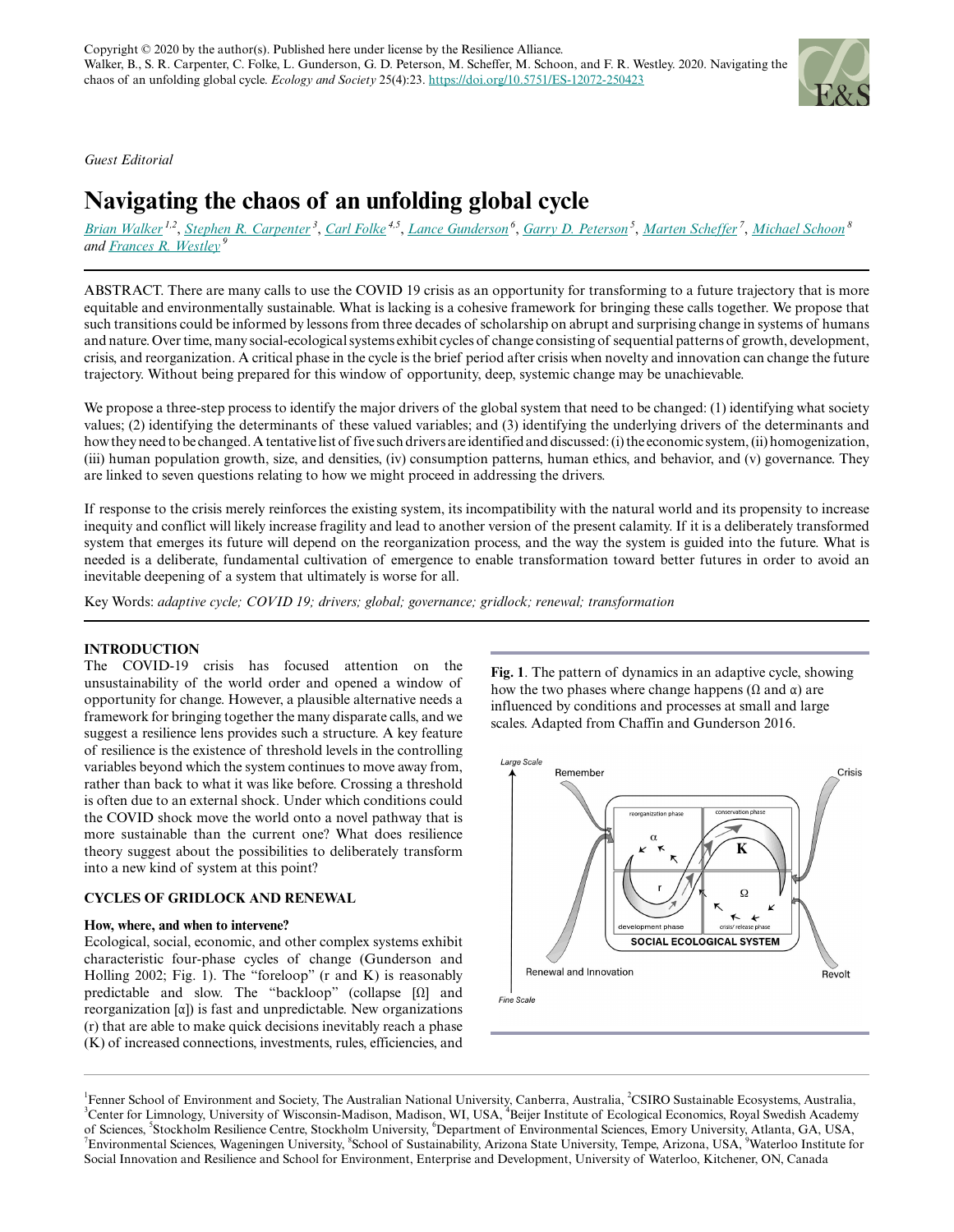an atrophying capacity for sensing external changes. Innovation and resilience are low. Such "architecture of simplicity" (Miller 1993) is highly correlated with organizational collapse (Miller 1992, Hurst 1995). A small disturbance precipitates a collapse, which then moves into a phase of reorganization.

Over longer terms, cycles are part of a spiral trajectory. Following collapse, true novelty may emerge, along with prominent legacy effects. For instance, European history since the Medieval Period illustrates that upon crises such as the ones triggered by pandemic, floods, and other disasters, wealth inequality in societies typically increased, as the elite used their leverage to strengthen their position (which appears to be happening now in the USA). By contrast, in times and places when wealth equalizing institutions were already in place, the opposite happened and crises led to a reduction of wealth inequality and an increased freedom for all people (Curtis et al. 2016, Van Bavel and Curtis 2016). Thus, it is an intricate combination of novelty and legacy that shapes history, with crises as occasional catalysts of change; and crises favor those with the means and capacities to adapt.

We advocate interpreting the current pandemic as part of an adaptive cycle because the forthcoming reorganization phase will be critical to how the new system is structured and behaves. It is during this brief period that new things become possible; new species that could never have become established in a mature ecosystem; new ideas, structures, processes in socioeconomic systems. In the near future the globe will enter a new growth phase, either a version of the existing unsustainable system or a different one.

For an alternative system to emerge it needs to be imagined and articulated before the collapse phase ends. Only by doing that can the elements of such a new system be given due consideration and incorporated in the ensuing phase of reorganization. It will be too late to wait until the collapse is over; reorganization to bring the system back into its existing form will begin while the collapse happens, and without a clearly articulated alternative the opportunity for introducing change will be lost. In line with the evidence on spiraling cycles, analyses of reorganizations following crises in regional case studies show that reorganizations are usually strongly shaped by existing plans (Curtis et al. 2016). Being prepared for the looming re-organization is therefore critical.

If it is essentially the existing system that emerges from the reorganization, its incompatibility with the dynamics and constraints of the natural world and its propensity to increase inequity and conflict will lead to another version of the present calamity. The cycle becomes a spiral and intensification of the drivers will likely result in the next cycle being faster. The magnitude of a disturbance needed to precipitate collapse will decrease, and the consequences will be greater. If it is a deliberately transformed system that emerges its future will depend, first, on what has been included in the transformation process. And, second, it will depend on the way the system is guided into the future. Resilience principles embedded in an adaptive pathway approach—testing interventions, learning how the system responds, keeping options open as the system changes through time, avoiding directions that lead into undesirable states—will enable it to cope with uncertainty and levels of future disturbance that would otherwise precipitate collapse.

The wording in Figure 1 comes from analyses of a variety of different systems and captures how the current  $\Omega$  phase happened and the balance of the two scales of influence that will be needed in the forthcoming  $\alpha$ . For  $\Omega$  the crisis is the virus, and the "revolt" disturbances are the cascading effects on society, economics, and the environment. In  $\alpha$  "remember" will be the strong influence of those currently in charge and "renewal and innovation" will be the set of proposed changes in the drivers of the global socialecological system.

What are these drivers? What are the drivers that determine human well-being and environmental sustainability, and which of them need to be changed?

# **UNDERLYING DRIVERS IN THE PRESENT GLOBAL SYSTEM THAT CAN AND SHOULD BE CHANGED**

Distilling assessments of human needs from the eight UN Millennium Assessment Goals and Maslow's hierarchy of needs (Maslow 1943), four highly valued features in a society emerge: security, health, food, and shelter. The determinants of these features include a just and stable society, control of human diseases, a climate regime conducive to agricultural productivity, population density, housing availability, income, and employment/occupation opportunities. Most of them have threshold levels that, if crossed, lead to major changes in society. Refining this list is a prerequisite for identifying the important underlying drivers, a tentative list of which follows.

### *(i) The economic system*

- **.** A change from continuous growth with GDP as its measure of progress to a system based on increasing inclusive wealth (Arrow et al 2012): Maximizing money flow (GDP) is leading to declining levels of natural and social capital stocks on which future wealth and human well-being depend.
- **.** A change from rewarding individualism with attendant high inequity to one based on collective action and collaboration: Inequality has been identified as a cause of the disproportionate effect of COVID-19 on the poor in all societies, and a cause of its spread (Ahmed et al. 2020). More generally, inequity is a cause of international conflicts, refugees, and mass migration, exacerbated by global warming. We distinguish here between inequality (an objective measure of unequal distribution) and inequity, a normative term that evokes an unfair or unjust distribution of privileges across society and that is the cause of resentment and unrest (Hamann et al. 2018).
- **.** Transformation from short-term maximization of profits to long-term sustainability; transformation from the fossil fuels energy industry to renewable energy.

# *(ii) Homogenization*

Two aspects of a homogenized global economy significantly reduce resilience to crises (such as Covid-19).

**.** Response diversity in food supplies: Genetically uniform crop varieties have no response diversity to different pests and diseases or environmental extremes, and the capacity to maintain total food supply is declining. As one example, Greece is estimated to have lost 95% of its broad genetic stock of traditional wheat varieties after being encouraged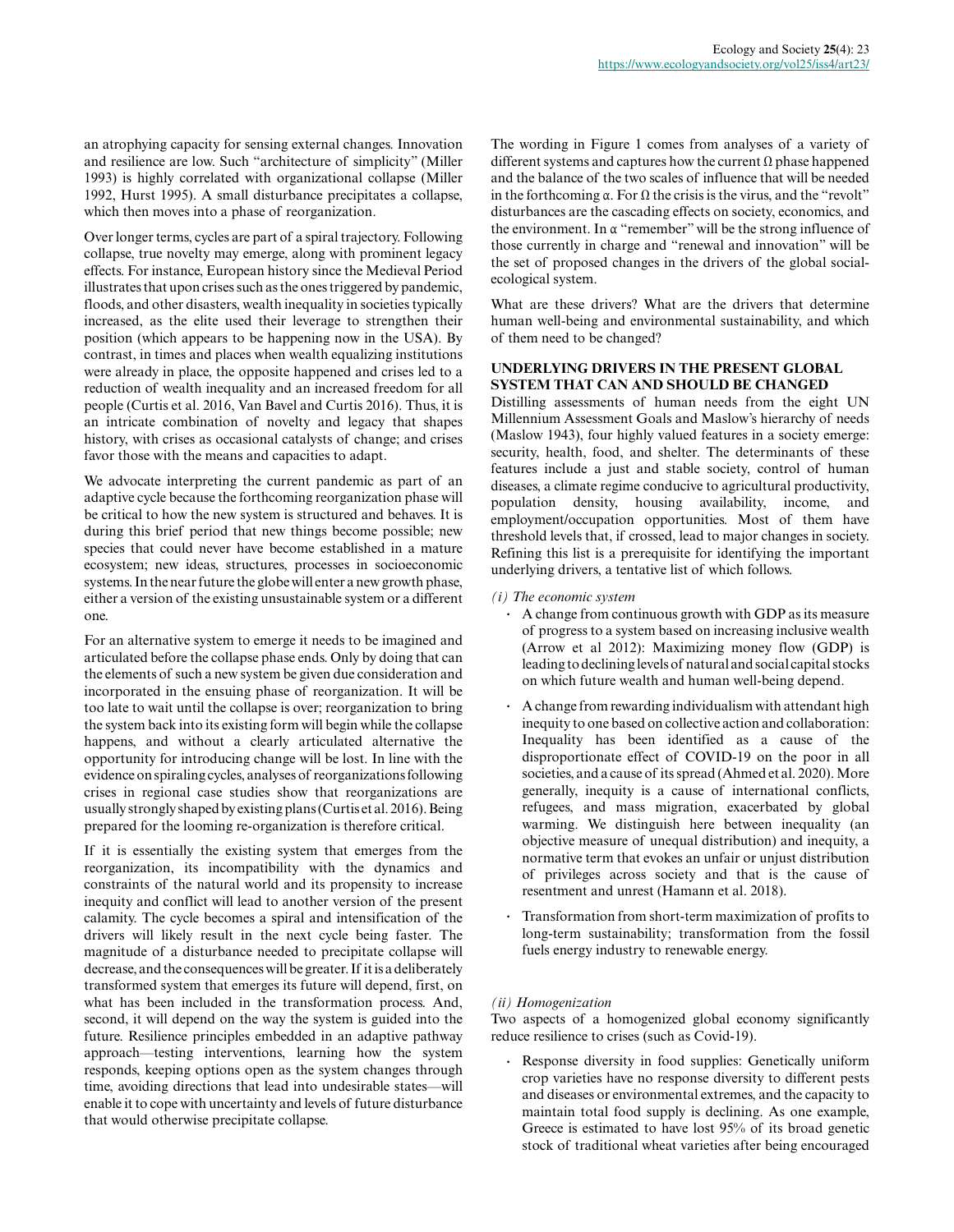to replace local seeds with modern varieties (Heal et al. 2004). Similarly, loss of locally manufactured goods and access to a variety of international sources reduces resilience at the local scale.

**.** Management of food, water, and other ecosystem services strives to reduce short-term variation: Constriction of shortterm variance causes long-term variability to increase (Bode's law of control systems) and thereby increases fragility of ecological production (Carpenter et al. 2015). The resilience of food, water, and other ecosystem services can be increased by diversifying production systems and allowing for variability among them.

### *(iii) Human population growth, size and densities*

Barrett et al. (2020) show that for most of the world, human attitudes and practices in regard to family size are socially embedded, suggesting it is possible for societies to reduce their fertility rates without experiencing a loss in well-being, which leads to the next driver.

*(iv) Consumption patterns, human ethics, and behavior*

A change is needed in what is admired by others and that drives self-esteem and social status; a change from consuming and owning material goods to sharing, helping others, and maintaining our life-support system. The growing shift toward stewardship at local scales and support for it at a global scale (Chapin et al. 2010) is a positive sign that such a change is feasible.

#### *(v) Governance*

At all scales our current predicament reflects a lack of adaptive governance (Folke et al. 2005, Chaffin and Gunderson 2016), in particular polycentric governance (Ostrom 2010), in which disturbances are addressed at the scale of the problem with connections vertically across scales and horizontally to allow for learning and experimentation. In a crisis, top-down governance responses exacerbate some problems (e.g. authoritarianism; ineffective, one-size-fits-all policies) and purely bottom-up approaches are also ineffective. The challenge is how to implement polycentric governance at a global scale.

# **PROSPECT**

This tentative short list illustrates the kinds of changes needed in the drivers of global dynamics for the world to transform to a trajectory of sustainable human well-being. The question is how and by who? Where are the leverage points (Meadows 1999)? Transformability, the capacity to undertake transformation, has three components (Walker and Salt 2012):

- **1.** Accepting that such a change is necessary (getting beyond the state of denial), often a major stumbling block but which can occur rapidly as a result of a crisis;
- **2.** Experimenting with and finding new options (the alpha phase);
- **3.** Getting the necessary structures, processes, and support (political, financial, policy) to implement them (the growth phase).

A number of issues that have surfaced during this COVID crisis have raised questions about limitations and stumbling blocks to how to achieve the necessary changes in the drivers. Its focus on

the natural alternation between periods of stagnation and periods of crisis-related transformation makes resilience theory an appropriate framework to address such urgent questions. Can looking at the current global turmoil through the lens of an adaptive cycle help us understand and address pressing concerns? Here are a few such questions for which further exploration may allow filling in the picture of the current phase of global turmoil and reorientation:

- **1.** What are the causes and effects of populist and isolationist leaders such as those of the USA, the UK, Brazil, and Hungary, and how do they relate to drivers (i), (ii) and (v), the negative consequences of the present economic system, homogenization, and governance?
- **2.** What drives the rise of "anti-science" and how does it affect policies involving the trade-off between short-term economic loss and longer term, potentially devastating loss? What kinds of interventions can help reverse this trend of rewarding individualism and rising inequity (driver (i))?
- **3.** What shapes educational reforms, and in the long run what are its effects on questions (1) and (2) and hence most of the drivers, especially the effects of educating women on family size and population growth, outlined in driver (iii)?
- **4.** What has been the role of the rise of social media over the past decade on (1) and (2), particularly in regard to human ethics, behavior, and the need for adaptive governance (iv and v), and how may this unfold as digital literacy and fact checking improve?
- **5.** How do overt and hidden power structures shape institutional reforms upon the crisis via effects on the economic system, the consumption ethic, and top-down vs. inclusive governance (i, iv, and v), and how do these power structure effects influence future resilience, inequality, and sustainability?
- **6.** What can we learn from observed disruption of global supply chains about characteristics that would allow resilience at local and national scales in the face of future shocks (v)?
- **7.** How does the further rise of China as a Superpower asserting itself on the global stage affect existing international institutions and relations with its neighbors and the USA and EU, in ways that will make changes in the drivers (i) through (v) more or less difficult?

We conclude by emphasizing again that the window of opportunity presented by the COVID crisis for transformational change will be short. Most of those currently in charge are doing their best during this phase of unravelling to make sure that in the forthcoming phase of reorganization the top-down "remember" influence will return the global system as much as possible to how it was before the crisis. How to get a co-ordinated bottom-up activity in "renewal and innovation" that is as strong as the remember influence is the big challenge. It will need to be via a growing, widespread discussion about changes that are necessary for the future (and in many instances, present) wellbeing of society and the globe, and how they may be instituted. Will the COVID shock be of sufficient magnitude to get a sufficient number of those currently in charge beyond their state of denial?